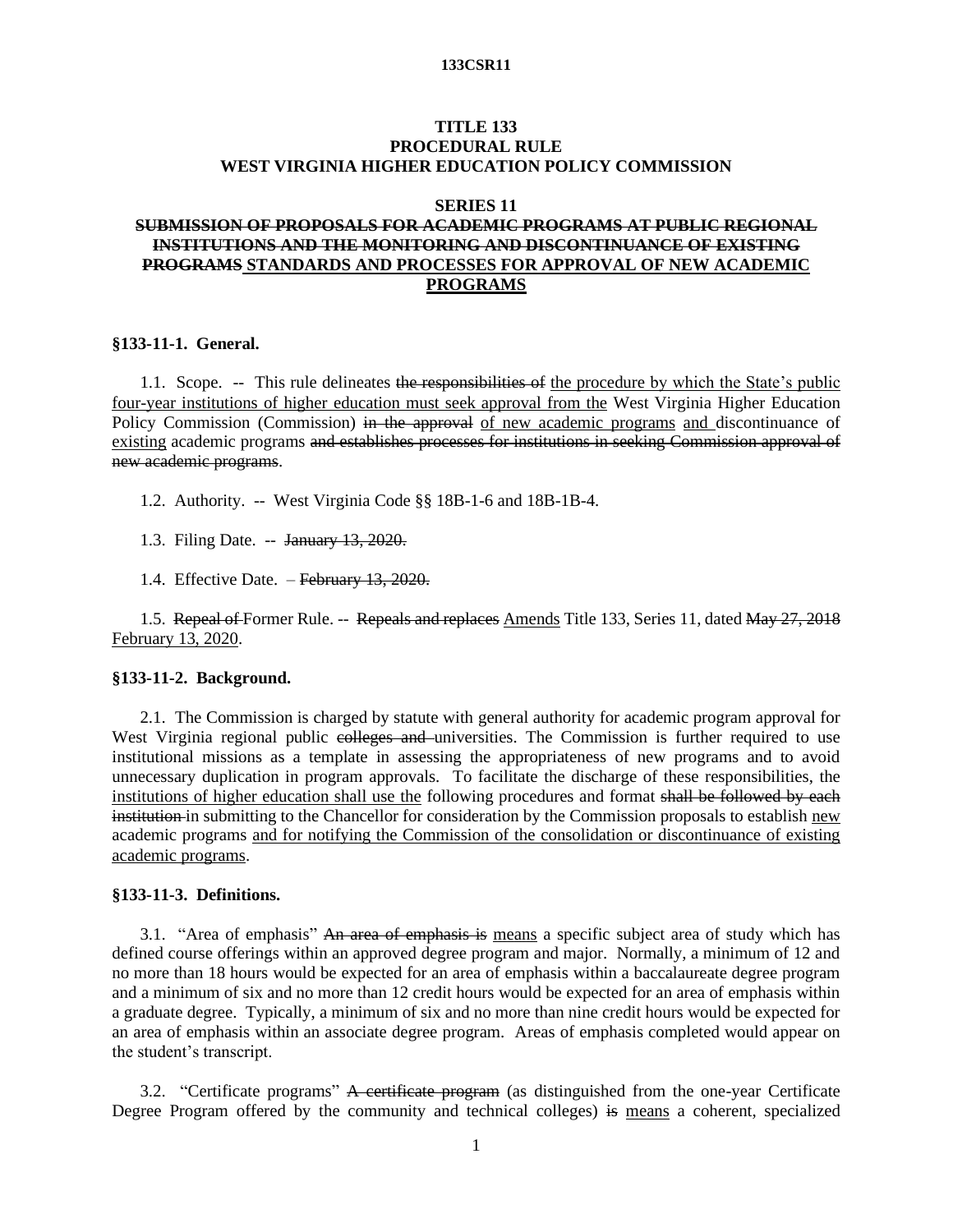curriculum designed for students in search of a specific body of knowledge for personal or career development or professional continuing education. The certificate program is not attached to a degree program, although credit hours earned in a certificate program may be applied to a degree if they are deemed appropriate by the institution. The awarding of a certificate upon completion of the program is not contingent upon completion of a degree program. The certificate would appear on the student's transcript and an institution may issue an official certificate of completion. Normally, a minimum of six and no more than nine credit hours would constitute a certificate program at the associate level, and a minimum of 12 and no more than 21 credit hours would constitute a certificate program at the baccalaureate or graduate level.

3.3. "Collaborative master's degree program" any proposal to establish a collaborative master's degree program should be submitted jointly by the partnering institutions in the collaborative. "Chancellor" means the Chancellor for Higher Education as that term is defined in W. Va. Code § 18B-1-2 or his or her designee.

3.4. "Commission" means the West Virginia Higher Education Policy Commission as established by W. Va. Code § 18B-1B-1.

3.4.5. "Degree program" A degree program is means an area of study approved as such by the institution and the Commission and listed on the official Commission inventory of degree programs, e.g., English, Social Work, Physical Education. The degree, which is an award signifying a rank or level of educational attainment and which is conferred on students who have successfully completed a degree program, is represented by the official degree designation, e.g., B.A. - Bachelor of Arts, B.S. - Bachelor of Science, A.S. - Associate of Science, etc. The degree program completed would be listed on the student's diploma.

3.6. "Joint degree program" means one common degree program offered jointly by two participating institutions in which the student takes courses from both institutions and, upon graduation, receives a degree listing both institutions on the diploma or certificate.

3.5.7. "Major" A major is means a field of study within an approved degree program having its own curriculum. A degree program may have more than one major. An institution may elect to include the major(s) on the student's diploma.

3.6.8. "Minor" A baccalaureate minor is means a secondary area of specialization beyond a college major that is earned in a specific subject area of study and must be composed of at least 12 credit hours of course work. A student may not earn a baccalaureate minor in a subject area in which he or she is earning a baccalaureate major.

3.9. "New academic program" means any prescribed course of study at a State university that constitutes a major, minor, concentration, or certificate leading to a recognized degree or specific employment situation that was not in effect as of the effective date of this rule and that has not been previously approved by the Commission.

3.710. Regional institutions are defined as "State university" or "institution" means those public fouryear institutions of higher education not affiliated with or under the administrative umbrella of West Virginia University, Marshall University, or the West Virginia School of Osteopathic Medicine. Currently Those institutions include, are Bluefield State College University, Concord University, Fairmont State University, Glenville State College University, Shepherd University, West Liberty University, and West Virginia State University: *Provided*, That pursuant to W. Va. Code § 18B-1C-2(i), West Virginia University and West Virginia University Institute of Technology, as it relates to providing academic programming at the Beckley campus, shall be subject to the provisions of this rule; *Provided further*, That pursuant to W.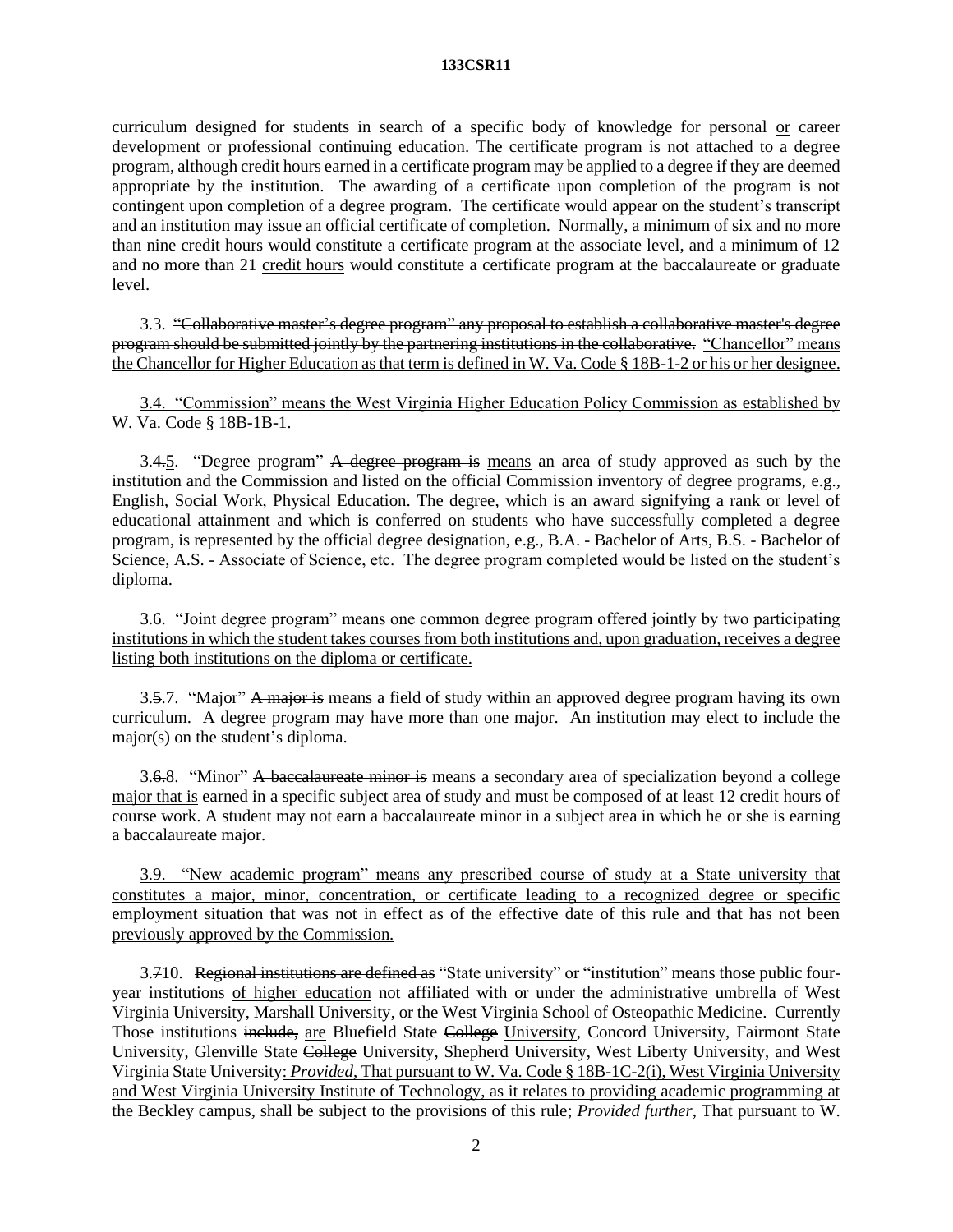Va. Code § 18B-1-1f(e)(3), the provisions of this rule shall not apply to the administratively exempted schools.

# **§133-11-4. Submission Guidelines and Timelines.**

4.1. Proposals for Commission approval of new academic undergraduate degree programs and are not required unless the degree is intended to offer a new teaching specializations for regional institutions require Commission approval at a State university. If the proposal is to add a new teaching specialization, such proposal shall be submitted to the Chancellor a minimum of 90 days prior to the intended implementation date.

4.1.1. West Virginia University at Beckley and West Virginia University Institute of Technology, both campuses under the administrative umbrella of West Virginia University, are required by statute to seek Commission approval for new degree programs until 2026.

4.2. Proposals to add new baccalaureate, graduate or professional degree programs shall be submitted to the Chancellor a minimum of 90 days prior to the intended date of implementation for baccalaureate or graduate/professional programs.

4.3. Proposals to add majors within a degree program require approval of the appropriate State university's board of governors. Upon such approval by the board of governors, the State university shall report the newly approved majors are reported to the Commission's Division of Academic Affairs Division in the Commission office.

4.4. Decisions to establish areas of emphasis, certificate programs, or baccalaureate minors may be made at the institutional board of governors' level or may be delegated to the institutional president by the board of governors and do not require external Commission approval.

4.5. If the proposal is to add a new teaching specialization, such proposal shall be submitted to the Chancellor a minimum of ninety (90) days prior to the date intended for implementation.

4.6.5. Filing of Institutions shall submit notices of intent to offer existing bachelor's or master's degree programs at new locations shall be submitted to the Chancellor at least 90 days prior to the date of implementation. The Chancellor shall render a decision regarding whether the institutions can proceed to develop and submit a proposal prior to the intended date of implementation of any program change. The Chancellor may approve exceptions to the requirements on lead times may be approved by the Chancellor of 90 days' notice upon request by an institution and for good cause shown.

4.7.6. If an institution is statutorily authorized to offer associate degree programs, it must submit its proposals to offer existing associate level degree programs at new locations must be submitted to the Chancellor not less than 45 days prior to the date for intended implementation. The Chancellor shall render a decision regarding whether the institutions can proceed to develop and submit a proposal prior to the intended date of implementation of any program change. The Chancellor may approve exceptions to the requirements on lead times may be approved by the Chancellor of 90 days' notice upon request by an institution and for good cause shown. New associate programs must also have the approval of the West Virginia Council for Community and Technical College Education.

4.8.7. An institution planning to offer existing academic programs or courses at sites outside West Virginia must have the approval of the appropriate out-of-state agency which regulates such offerings, as well as the approval of the Commission. Any program, once approved, may continue, as long as the institution has the continuing approval of the appropriate out-of-state agency.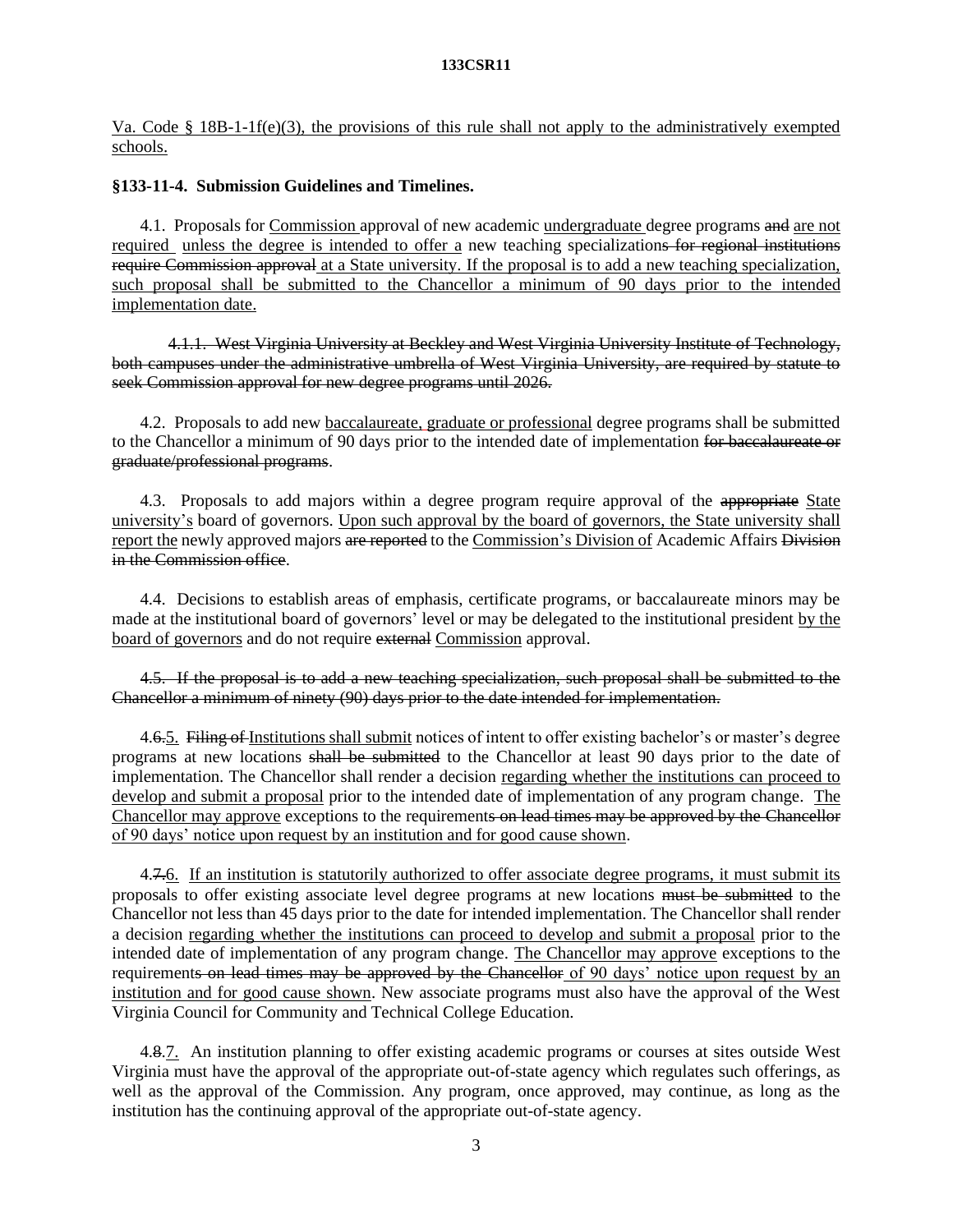4.9.8. Unless exempted by the Commission, duplication of academic program delivery at the same location by different institutions is not permitted. Any exemption will require Commission approval based upon written justification and documentation of need submitted to the Commission.

4.10.9. The Commission reserves the right to modify any program action which affects the mission of the institution or otherwise has statewide impact.

# **§133-11-5. Notice of Intent to Plan.**

5.1. Notice of Intent to Plan: An institution must express provide a notice of intent to plan a new baccalaureate or graduate or professional degree program to the Chancellor and the Vice Chancellor for Academic Affairs at the time the president and/or provost is notified by the appropriate academic division or a minimum of 45 days prior to the submission of a full program proposal, a notice of intent to plan a new baccalaureate or graduate/professional degree program. This is required only for programs that are not included on the institutional program plan submitted to the Commission as provided in 133 C.S.R. 10, *Policy Regarding Program Review and Planning*. Early notice of intent to plan allows assistance to the institutions in such fundamental areas as needs analyses, consistency with institutional mission, resource requirements, possible duplication of programs, available resources that can be leveraged by the institution with Commission staff help, and the possible cooperation or merger with other similar programs in the State.

5.1.1. The notice of intent to plan shall be submitted electronically to the Chancellor and Vice Chancellor for Academic Affairs offices. The email must shall be sent from the institutional president or provost or contain a letter from either office indicating official approval of the notice of intent to plan.

5.1.2. Once received at the Commission office, the notice of intent to plan is to be posted electronically for comment among the Commission's regional institutions State universities.

5.2. A notice of intent to develop a plan should shall indicate the projected date of submission of the full proposal and the projected date of implementation. It should shall also include the following:

5.2.1. A statement describing the educational objectives, the relationship of the objectives to the mission of the institution, and any special features or conditions that make the institution a desirable or unique place to initiate such a accreditation status of the proposed new program;

5.2.2. A brief description of the program;

5.2.3. A statement describing how the institution will assure high quality standards for the program and maintain a continuing assessment of quality compliance with the standards for academic programs established in 133 C.S.R. 10, *Policy Regarding Program Review and Planning*;

5.2.4. A statement listing other institutions in West Virginia that offer similar programs and any collaboration, coordination, or program duplication with those other institutions;

5.2.5. A statement on what societal, occupational, research, or public service needs will be met, as well as anticipated student demand for the program regarding evidence of workforce need and student interest in the proposed new program;

5.2.6. A statement on what additional resources will be needed projected financial needs to offer support the program and the adequacy of expected subsidy and other income to meet program needs;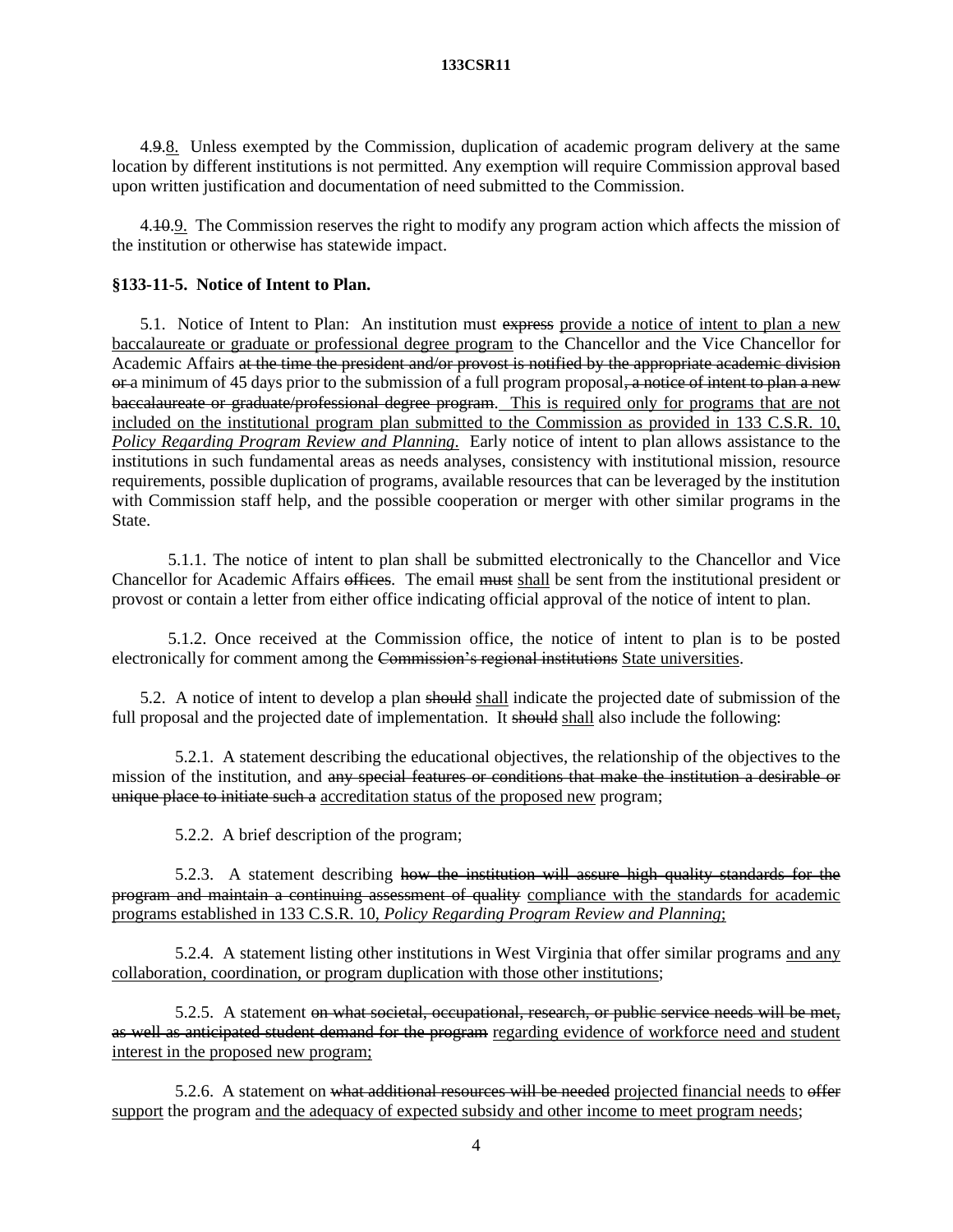5.2.7. A statement describing the instructional delivery methodologies to be employed to deliver the program, i.e., on-site or by technology–based delivery; and

5.2.8. Any other information that may be requested by the Chancellor or the Vice Chancellor for Academic Affairs to ensure that each State university meets basic expectations for academic degrees or instruction creditable toward such degrees.

# **§133-11-6. Submission Requirements for New Program Proposals.**

6.1. Once the institution has submitted a notice of intent to plan it may develop the program proposal, which must be approved by the institutional board of governors before submission to the Commission. The format of the proposal should follow the sequence of items as they appear on the following pages. Please respond to each item if only to indicate that it is not applicable. Information may be presented in narrative or in outline form or in a combination of the two. Supporting materials such as charts and tables may be included or attached. institutions shall submit new program proposals on a form provided by the Commission.

The cover page should include the following: Name of Institution **Date** Category of Action Required Title of Degree or Certificate Location Effective Date of Proposed Action Brief Summary Statement

6.2. Program Description

6.2.1. Program Objectives:State the program objectives so that they can be related to the criteria in the evaluation plans (See Section 7). A table should be included in the proposal that defines each program objective and where that objective is taught and assessed within the program.

6.2.2. Program Identification: Each proposal shall include appropriate program identification as provided in the Classification of Instructional Programs (CIP) developed and published by the U.S. Department of Education Center for Education Statistics.

6.2.3. Program Features:Summarize the important features of the program and include a full catalog description. This section should contain:

6.2.3.a. Admissions and Performance Standards: Describe admissions and performance standards and their relationship to the program objective.

6.2.3.b. Program Requirements: Describe course requirements (indicating new courses with asterisks), majors and specializations, credit-hour requirements, research-tool requirements, examination procedures and requirements for a research paper, thesis, or dissertation. Also include field work or similar requirements and any other information that helps to describe the program of study.

6.2.4. Program Outcomes: Indicate the expected results of the program and, if this is a proposal for an expanded or modified program, specify how the proposed change may achieve results different from those produced by the current program.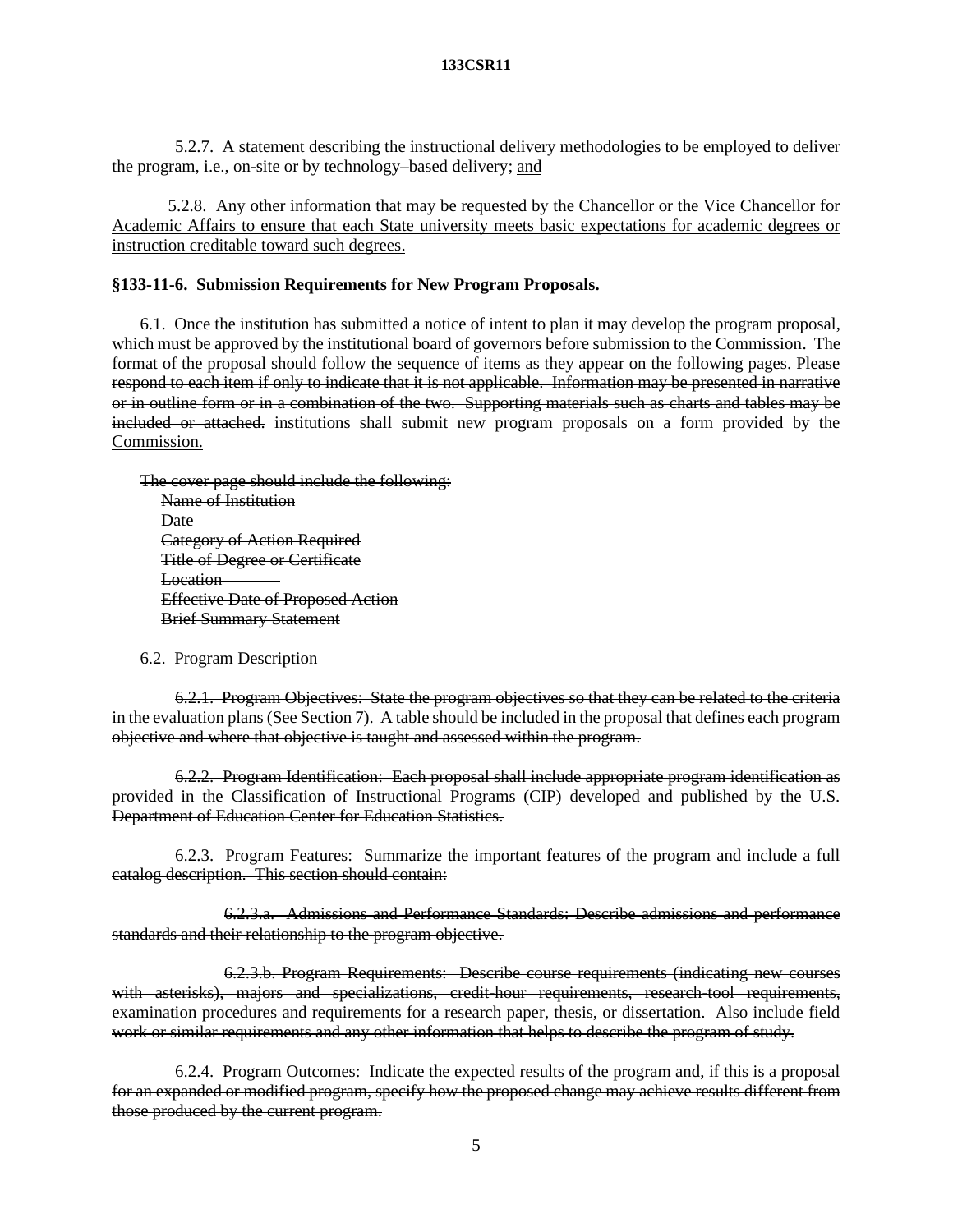6.2.5. Program Content. The proposed educational programs shall be compatible with the institutional mission. The relationship shall be described in documents provided to the Commission.

6.2.5.a. The content and length of the proposed academic program shall follow practices common to institutions of higher education. The commonly accepted program length is: 120 semester credits for bachelor's degrees, 30 semester credits beyond the bachelor's degree for master's degrees, 30 semester credits beyond the master's degree for doctorates.

6.2.5.b. All proposed undergraduate degree programs shall include a coherent general education component that is consistent with the institution's mission and appropriate to its educational programs. The undergraduate general education component shall be documented.

6.2.5.c. The minimum requirement for general education for all undergraduate programs delivered through the traditional distributed curricula is 24 for transfer associate's degrees and 30 for bachelor's degrees. If the general education component is delivered through integrated, embedded, interdisciplinary, or other accepted models, institutions must demonstrate that the program meets minimum requirements equivalent to the distributed model.

6.3. Program Need and Justification

6.3.1. Relationship to Institutional Goals and Objectives**:** Relate this program to the institution's goals and objectives and the statewide master plan.

6.3.2. Existing Programs: List similar programs (and their locations) offered by other institutions (public or private) in West Virginia. State why additional programs or locations are desirable.

6.3.3. Program Planning and Development: Indicate the history to date of the development and submission of this program proposal. What resources (e.g., personnel, financial, equipment) have already been invested in this program? What planning activities have supported this proposal?

6.3.4. Clientele and Need: Describe the clientele to be served and state which of their specific needs will be met by the program. Indicate any special characteristics, such as age, vocation, or academic background. Indicate manpower needs, interest on the part of industry, research and other institutions, governmental agencies, or other indicators justifying the need for the program.

6.3.5. Employment Opportunities: Present a factual assessment of the employment opportunities that are likely to be available to program graduates. Include data and references supporting this assessment. Indicate the types and number of jobs for which such a curriculum is appropriate.

6.3.6. Program Impact: Describe the impact of this program on other programs that it will support or that will be supported by it.

6.3.7. Cooperative Arrangements: Describe any cooperative arrangements (including clinical affiliations, internship opportunities, personnel exchanges, and equipment sharing) that have been explored.

6.3.8. Alternatives to Program Development: Describe any alternatives to the development of this program that have been considered and why they were rejected.

6.4. Program Implementation and Projected Resource Requirements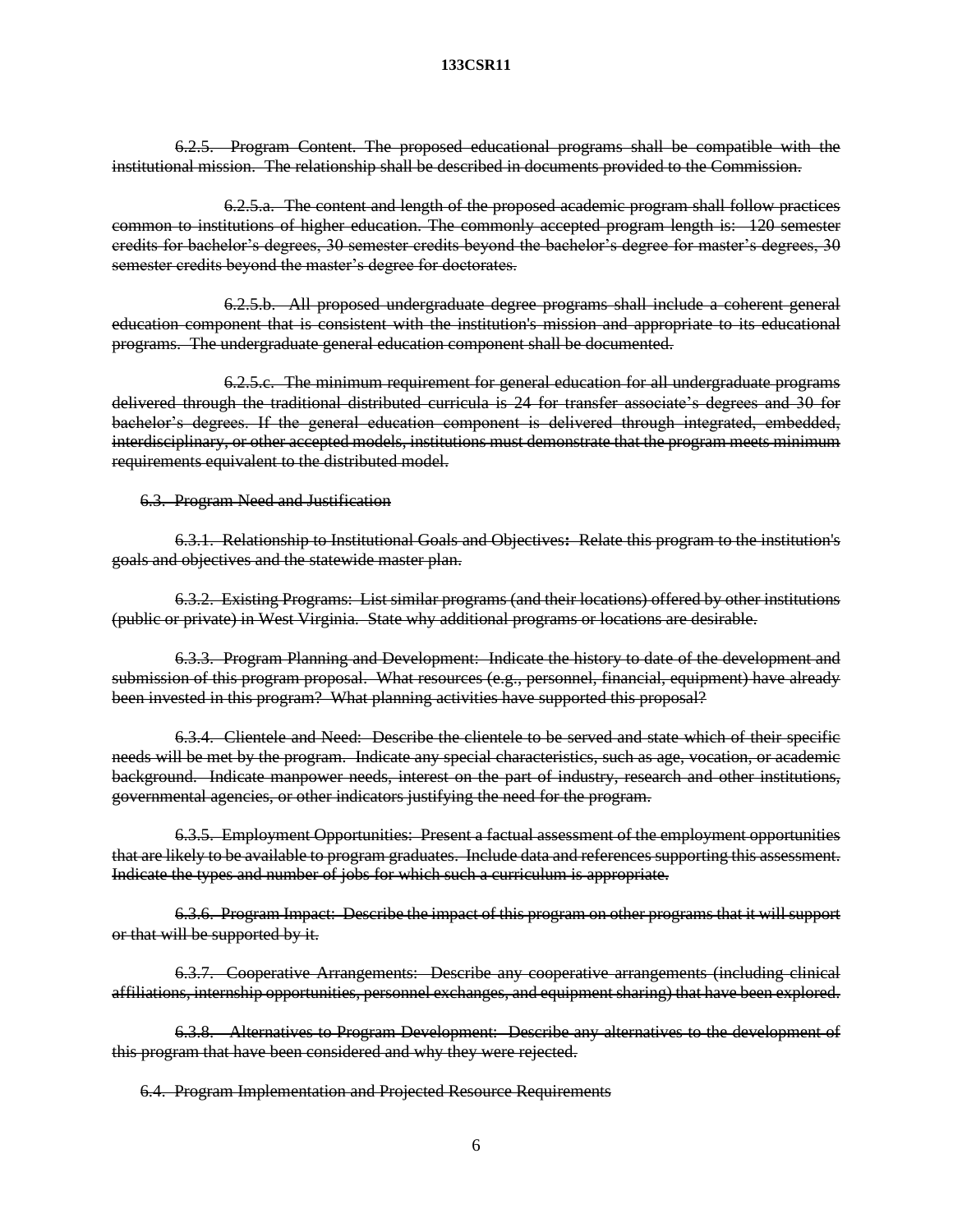6.4.1. Program Administration:Describe the administrative organization for the program and explain what changes, if any, will be required in the institutional administrative organization.

6.4.2. Program Projections: Indicate the planned enrollment growth and development of the new program during the first five years (FORM 1). If the program will not be fully developed within five years, indicate the planned size of the program in terms of degrees and majors or clients served over the years to reach full development of the program. Include a plan for sustainability of the program after the initial five-year startup.

6.4.3. Faculty Instructional Requirements: Indicate the number, probable rank, experience, and cost of faculty required over the five-year period.

6.4.4. Library Resources and Instructional Materials:Evaluate the adequacy of existing library resources, and instructional materials, for the proposed program. Estimate the nature and probable cost of additional resources necessary to bring the proposed program to an accreditable level.

6.4.5. Support Service Requirements: Indicate the nature of any additional support services (e.g., laboratories, computer facilities, equipment, etc.) likely to be required by the proposed program. Include the expected costs, and describe how such expansions will be incorporated into the institutional budget. Describe any student support services that will be put into place to enhance student retention and successful program completion for this new program.

6.4.6. Facilities Requirements: Indicate whether the program will require the addition of new space or facilities or the remodeling or renovation of existing space. If so, provide a statement detailing such plans and space needs and their estimated funding requirements. Describe the impact of this new program on space utilization requirements.

6.4.7. Operating Resource Requirements: Using FORM 2, Provide a summary of operating resource requirements by object of expenditure.

6.4.8. Source of Operating Resources: Indicate the source of operating resource requirements if the service levels are to reach those projected in FORM 1. Describe any institutional plans to reallocate resources to the program in each year of the five-year period. Describe the supplementary resource needs that are beyond the usual or expected institutional allocations that are derived through the regular budget request process.

# 6.5. Program Evaluation

6.5.1. Evaluation Procedures: Indicate the evaluation or review guidelines, procedures, schedule, and assessment measures that will be used for this program. Criteria and standards for program evaluation will vary according to the level and purpose of the program. The evaluation should address the viability, adequacy, and necessity of the program in relation to the mission of the institution. Both qualitative and quantitative indicators are important. Among the measures may also be the value of the program to the State and its people, its roles in contributing to human development, and its social utility in contributing to the further development of West Virginia.

6.5.2. Accreditation Status: Indicate the accrediting agency for the proposed program, the schedule for initiating and receiving accreditation, and the costs of each stage of the process. Attach to the proposal the statement of standards used by the accrediting agency for such a program and how each accreditation standard will be addressed within the proposed program.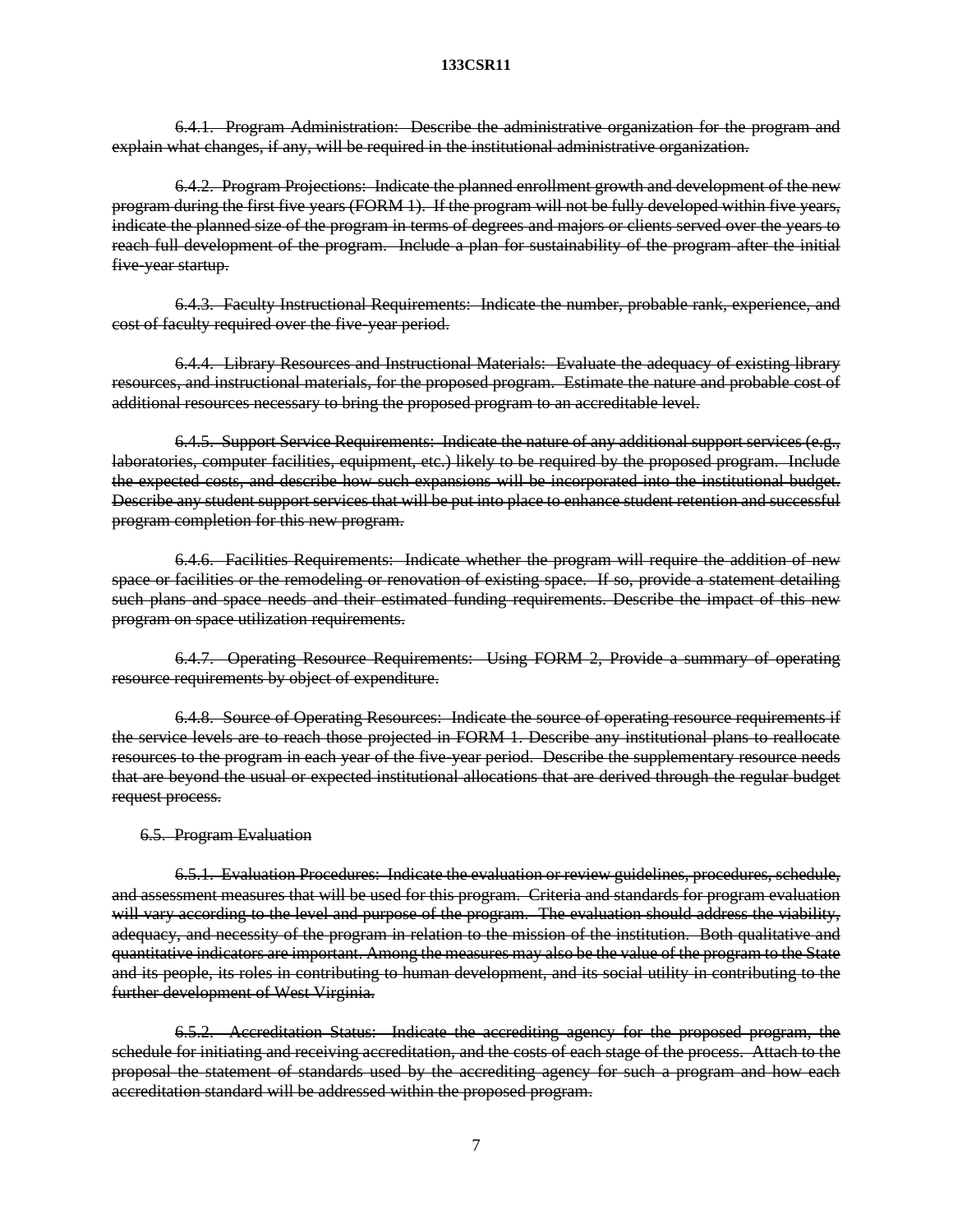# **§133-11-7. Commission Review of New Program Proposals.**

7.1. A copy of the new program proposal is to be electronically submitted by the president or provost, to the Chancellor and the Vice Chancellor for Academic Affairs with documentation of the institutional board of governor's approval.

7.1.1. The Vice Chancellor for Academic Affairs will review the proposal confirming the submission's compliance with proper format requirements as outlined in Section 6 of this rule. Any format deficiencies shall be reported to the institution within ten working days of the date of submission.

7.1.2. The Commission shall consider all relevant factors in the program approval process but shall focus in particular on the following policy concerns:

7.1.2.a. New programs should not be implemented which change the institutional mission unless the institution also receives approval for expanding the institutional mission.

7.1.2.b. New programs which require significant additional expense investments for implementation should not be implemented unless the institution demonstrates that expenses shall be addressed by effective reallocation of existing resources or the expenses can be legitimately spread out over future years and will be covered by anticipated net revenues from new enrollments.

7.1.2.c. A new undergraduate program which is significantly similar to an existing program already in the geographic service area should not be implemented unless the requesting institution demonstrates a compelling need in the service area that is not being met by the existing program. Academic programs at the statutorily exempted schools are not to be taken into consideration except as it relates to academic programs offered at West Virginia University at Beckley and West Virginia University Institute of Technology at Beckley.

7.1.2.d. New programs that constitutes a substantive change and/or change of mission for the institution may require consultation with an <del>out-of-state</del> independent expert in the field prior to confirming format and issuing a recommendation to the Chancellor. This may extend the time needed for a final decision.

7.2. Once a recommendation by the Vice Chancellor for Academic Affairs is submitted to the Chancellor, he/she the Chancellor has five working days to forward a copy of relevant documents, including the program proposal and recommendation, to the Commissioners.

7.2.1. Commissioners have five working days to review the program proposal and address any concerns.

7.2.1.a. If no concerns are reported by the Commissioners to the Chancellor, a recommendation for approval will be forwarded by the Chancellor to the president and provost of the institution.

7.2.1.b. If there are concerns by any Commissioner, that Commissioner may request a special meeting to address the program concerns and consider the program for approval or rejection or modification.

7.3. Programs approved prior to a regularly scheduled meeting of the Commission shall be included as a public information item in the Chancellor's report at the next regularly scheduled meeting of the Commission.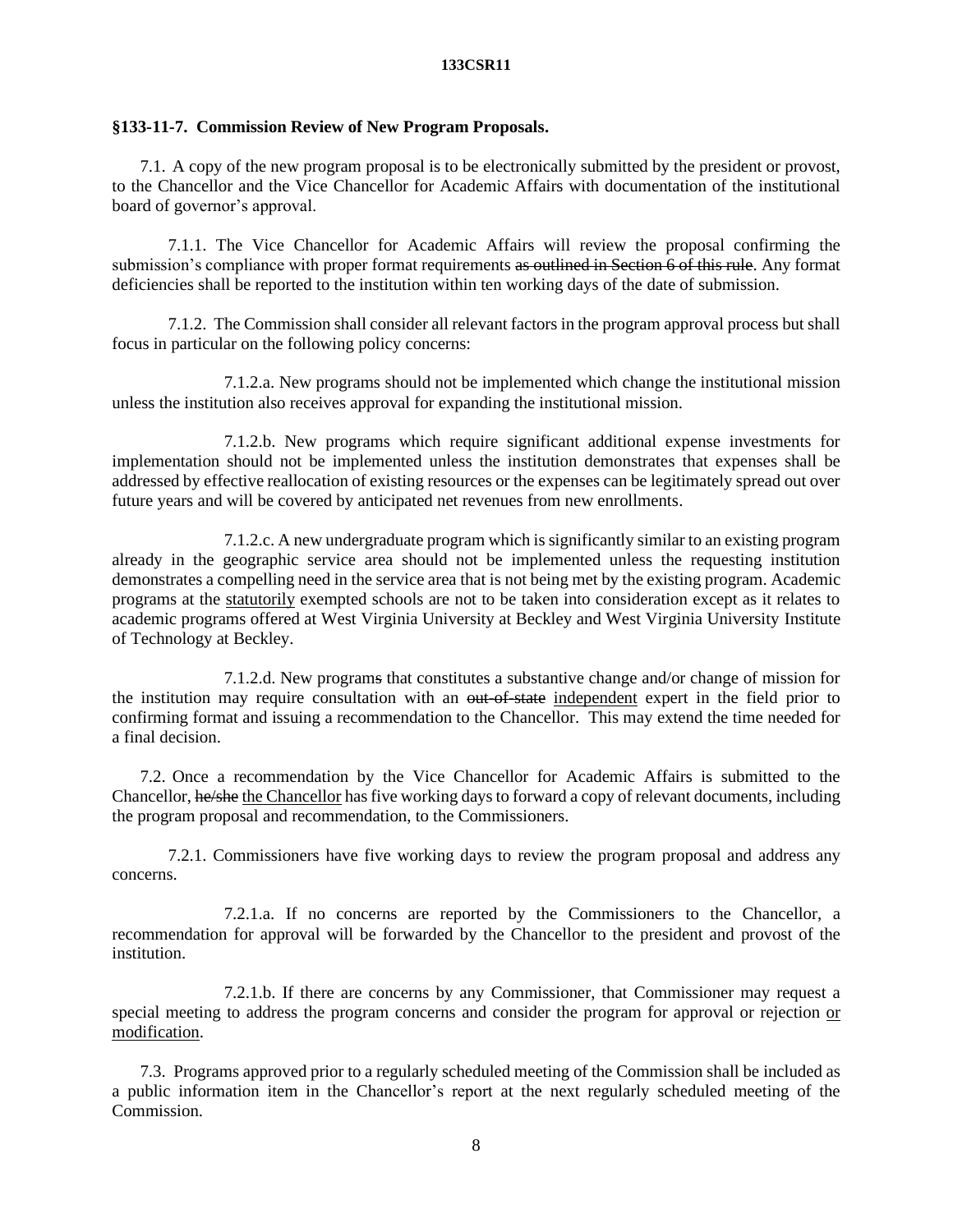7.4. All proposals approved by the Commission shall be reviewed via a post-approval audit three (3) years after the initial approval was received. The structure of the audit will be determined by Commission staff and will include review of such issues as enrollment, retention, adequacy, necessity, viability and consistency with mission.

7.5.4. Once implemented, per Commission policy, Series 10, Policy Regarding Program Review, the new program must be reviewed at least every five (5) years at the institution(s) of higher education where implemented shall evaluate the new program as part of the comprehensive program review process prescribed in 133 C.S.R. 10, *Policy Regarding Program Review and Planning*. In the review process, the following must be addressed: the viability, adequacy, necessity, and consistency with mission of the program to the institutional master plan, the institutional compact, and the education and workforce needs of the responsibility district. Additionally, periodic studies of graduates and their employers to determine placement practices and the effectiveness of the education experience should be conducted.

7.6. Academic programs approved prior to the effective date of this policy will be reviewed for compliance to the program requirements found in Section 6.2.5. of this policy as a component of the program's first regularly scheduled post-approval audit or five-year program review, whichever is applicable.

#### **§133-11-8. Termination of a Program.**

8.1. An institution with the approval of its board of governors may discontinue a degree or certificate program. In seeking the board of governors' approval the president should explain shall provide the reason for the proposed action (e.g. lack of enrollment, high cost), and indicate the institution's plan for assigning the positions and workload of faculty who are involved in the program, and the impact on students who are already enrolled, and the teach-out plan(s) for those affected students. The request to the board of governors should shall also describe any plans that may have been made to transfer students, library holdings, equipment, etc. to another institution and indicate any financial savings that would accrue to the institution as a result of the termination. The institution shall also report to the Chancellor any termination that is approved by the board of governors.

8.2. The Commission through the program review process also has the authority to recommend that an academic program be terminated. Per Pursuant to Series 10, *Policy Regarding Program Review and Planning*, every institution is to perform a comprehensive review of all academic programs at least <u>once</u> every five years–that are offered by the institution. At the conclusion of the program-reviews, which examines such things as the viability, adequacy, necessity and consistency of the program with the institutional mission external demand, quality of outcomes, and delivery cost, the board of governors will report to the Chancellor, by May 31, the results of the program reviews conducted each academic year. The report shall include recommendations and actions to be pursued by the institution regarding underperforming or low-performing programs. The Commission, through its staff or other appropriate entities, shall review annually-receive an annual update from institutions describing the program review actions reported by each institution progress achieved toward implementation of those recommendations and actions for such programs. The Commission has the responsibility for review of academic programs including the use of institutional missions as a template to assess the appropriateness of existing programs and the authority to implement needed changes. The Commission may modify any institutional action consistent with its authority for review of academic programs. Accredited programs that meet productivity guidelines will not be subject to further review by the Commission.

8.3. On a biennial basis, the Commission conducts a productivity review of academic programs that have been in operation for at least five (5) years. Unless exempted by the Commission, academic programs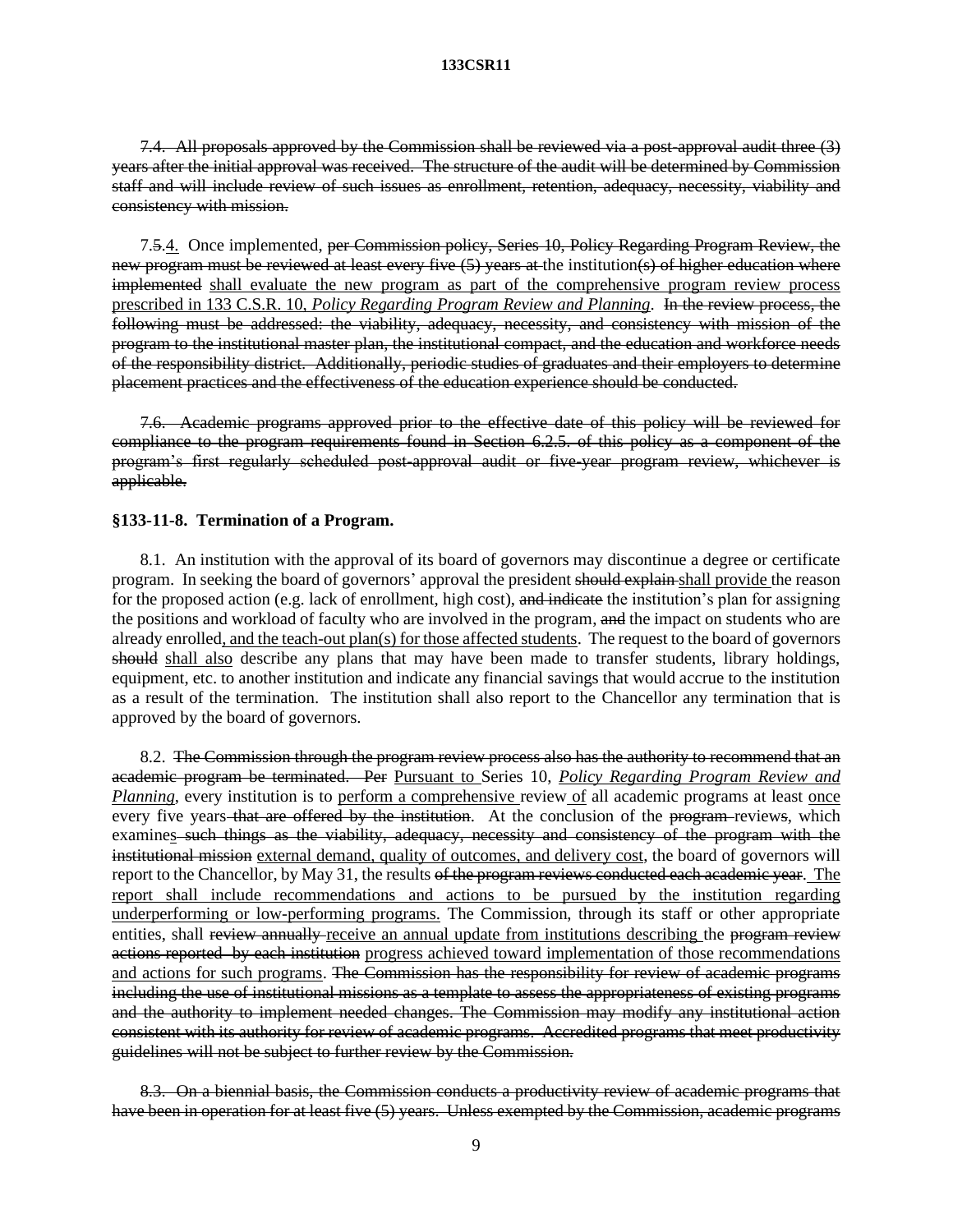that fail to meet both productivity standards detailed in Series 10, Policy Regarding Program Review, shall be recommended for placement on probationary status by the institutional governing board for a four (4) year period. At the end of the probationary period, the Commission may recommend continuing approval status for programs meeting productivity standards and termination of programs that again fail to meet the standards. The recommendation of the Commission will be forwarded to the appropriate institutional governing board for final action.

#### **§133-11-9. Guidelines for Cooperative Doctoral Programs. [Reserved]**

9.1. Either of the doctoral degree-granting research institutions may initiate a proposal for a cooperative doctoral program. The president of the initiating institution should send a proposal to the other president, with a copy to the Chancellor.

9.2. Within 45 calendar days of receipt, the president of the receiving institution should send to the president of the initiating institution a response to the proposal, with a copy to the Chancellor.

9.3. Following receipt of the response, the Chancellor (or his/her designee) shall convene a meeting of the presidents or other representatives of the graduate research degree-granting institutions to review the proposal and response. The purpose of the meeting will be to determine whether the proposal is consistent with the approved mission statements of the institutions and to resolve any concerns expressed in the response. In the event of disagreement, the Chancellor will attempt to resolve the differences and make a determination about the proposal, subject to the institutions' right to appeal to the Commission.

9.4. When agreement is reached on the appropriateness of the proposal to the missions of the two research institutions, and when any concerns expressed in the response have been resolved, the Chancellor, with advice from the presidents of the cooperating institutions, will appoint an ad hoc committee composed of representatives of the cooperating institutions to conduct a needs assessment. The ad hoc committee will submit to the Chancellor the results of the needs assessment, together with a recommendation concerning implementation of a cooperative doctoral program.

9.5. Based upon a review and positive recommendation by the Chancellor, the ad hoc committee will draft a formal proposal for a cooperative doctoral program.

9.6. The lead institution will consider the proposal in accordance with its internal committee structure, and (as appropriate) the cooperating institution also may do so. The participating institutions will then make a joint presentation of the proposal to the Chancellor, who will make a recommendation to the Commission. As appropriate, representatives of the participating institutions will be invited to.

9.7. The Chancellor will monitor the progress of the program from the time of initiation of the proposal to ensure that satisfactory progress is made toward action on the proposal.

# **§133-11-10. Guidelines for Joint Degree Programs.**

10.1. Joint degree programs are one common degree program offered jointly by two participating institutions. The student takes courses from both institutions and, upon graduation receives a degree listing both institutions on the diploma or certificate.

10.2.10.1. Institutions desiring to offer a joint degree are to contact the Commission's Division of Academic Affairs in the Commission office prior to beginning negotiations to offer the degree. Negotiations should begin at a minimum of 120 days from planned implementation shall commence prior to a joint degree program being placed on the institutions' program plans submitted to the Commission.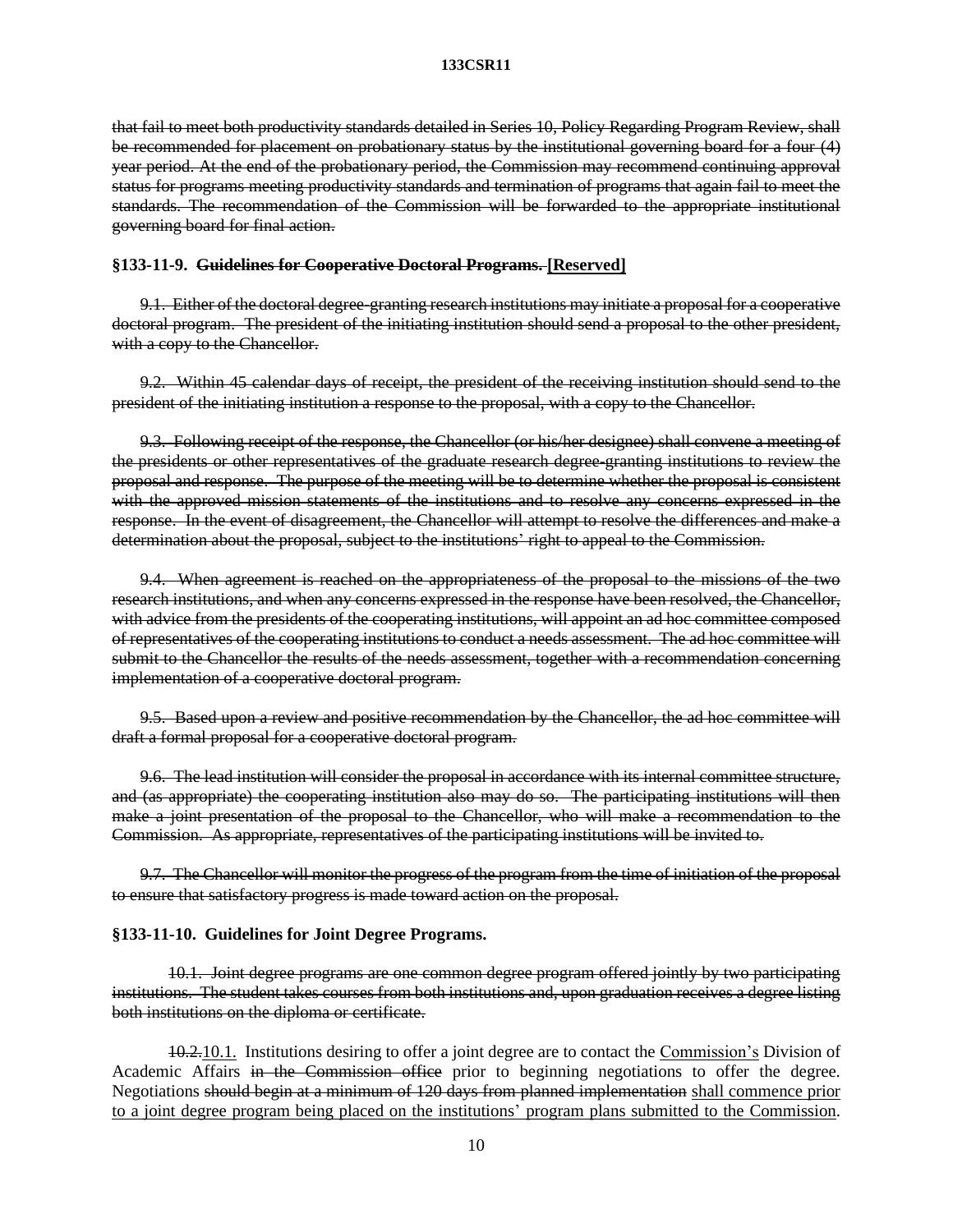Working with the Commission office, Once negotiations are complete, the institutions shall enter into a memorandum of agreement (MOA) is generated by the two institutions. The MOA should cover topics such as dealing with the courses to be offered by each institution, facilities to be provided by each institution, the administrative structure of the program, the financial obligation of each institution, and other details necessary for the successful implementation of the joint degree.

10.3.10.2. For reporting purposes, the MOA shall denote the percentage of credit for program completers each institution shall receive in state generated graduation reports. It is presumed institutions will split the number of completers in a 50/50 reporting split. However, should there be a significant enrollment disparity between the institutions, the institutions may agree to other mutually agreeable reporting percentages. Each institution shall use enrollment numbers in their own courses as part of their headcount reporting.

10.4.10.3. Each institution must contribute coursework to the degree or certificate program with the minimum curricular contribution being 25 percent of the total number of credit hours necessary for completion of the degree or certificate.

10.5.10.4. The student shall be admitted to both institutions. However, the institutions shall identify a "home institution" shall be identified for the student and that is responsible for advising, fee and tuition collection, course registration, and administrating other processes necessary to allow the student to successfully complete the course requirements.

10.6.10.5. Once the cooperating institutions have executed the MOA has been signed, it is attached to they shall submit a joint program proposal as outlined in section 6 of this document and submitted for approval to the Commission for approval.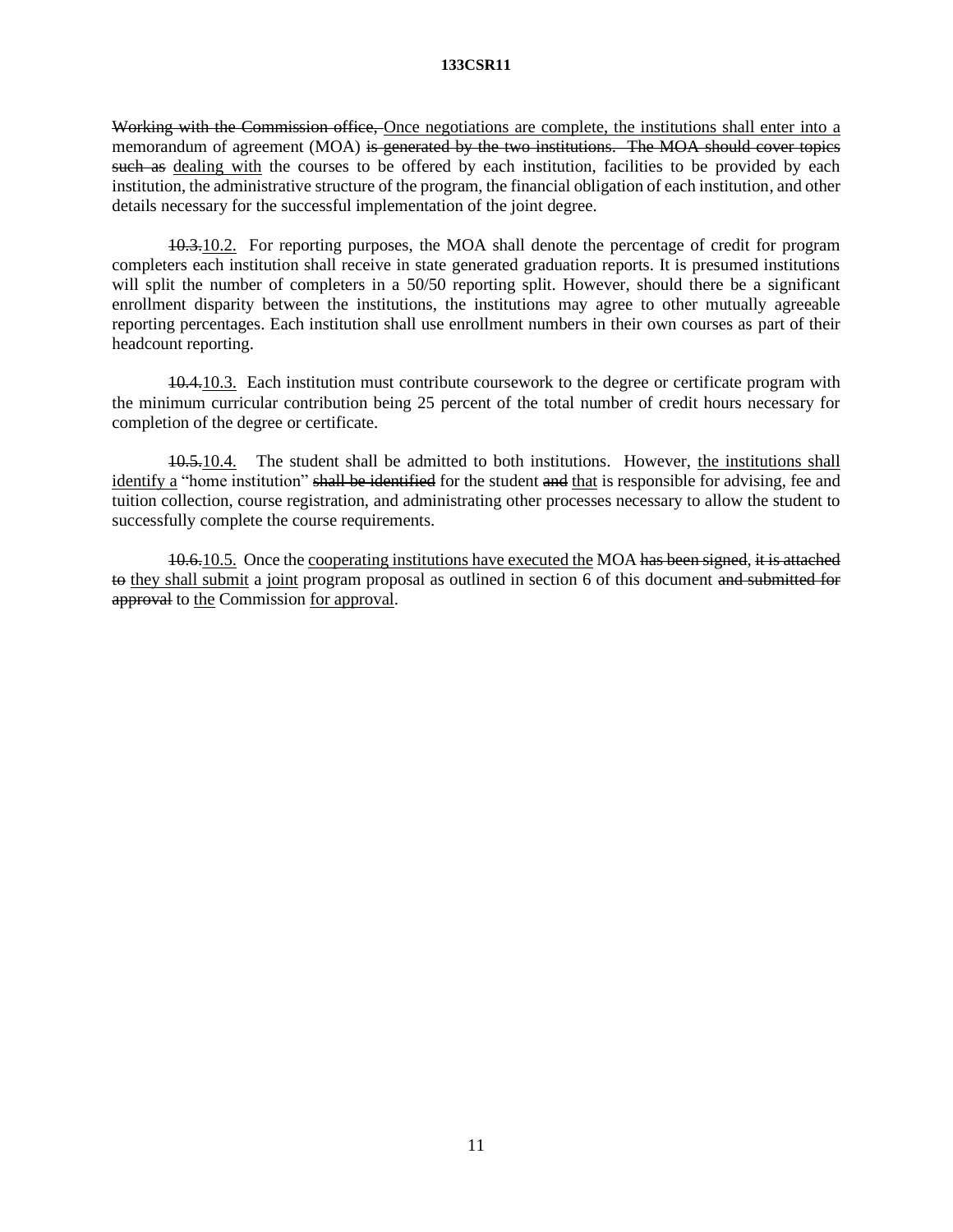# **FORM 1 Page 1 of 1**

# **FIVE-YEAR PROJECTION OF PROGRAM SIZE**

|                                         | <b>First</b><br>Year | <b>Second</b><br>Year | <b>Third</b>    | <b>Fourth</b><br>Year | Fifth           |
|-----------------------------------------|----------------------|-----------------------|-----------------|-----------------------|-----------------|
|                                         | $(20 -$              | $(20-)$               | Year<br>$(20 -$ | $(20-)$               | Year<br>$(20-)$ |
| Number of Students Served through       |                      |                       |                 |                       |                 |
| <b>Course Offerings of the Program:</b> |                      |                       |                 |                       |                 |
| Headcount:                              |                      |                       |                 |                       |                 |
| FTE:                                    |                      |                       |                 |                       |                 |
| Number of student credit hours          |                      |                       |                 |                       |                 |
| generated by courses within the         |                      |                       |                 |                       |                 |
| program (entire academic year):         |                      |                       |                 |                       |                 |
| <b>Number of Majors:</b>                |                      |                       |                 |                       |                 |
| Headcount:                              |                      |                       |                 |                       |                 |
| FTE majors:                             |                      |                       |                 |                       |                 |
| Number of student credit hours          |                      |                       |                 |                       |                 |
| generated by majors in the              |                      |                       |                 |                       |                 |
| program (entire academic year):         |                      |                       |                 |                       |                 |
| Number of degrees to be granted         |                      |                       |                 |                       |                 |
| (annual total):                         |                      |                       |                 |                       |                 |

**FORM 2**

# **Page 1 of 2**

# **FIVE-YEAR PROJECTION OF TOTAL OPERATING RESOURCES REQUIREMENTS\***

|                                                       | <b>First</b><br>Year<br>$(20 -$ | <b>Second</b><br>Year<br>$(20 -$ | <b>Third</b><br>Year<br>$\overline{20}$ . | <b>Fourth</b><br>Year<br>$(20 -$ | Fifth<br>Year<br>$(20-)$ |
|-------------------------------------------------------|---------------------------------|----------------------------------|-------------------------------------------|----------------------------------|--------------------------|
| TE POSITIONS                                          |                                 |                                  |                                           |                                  |                          |
| Administrators                                        |                                 |                                  |                                           |                                  |                          |
| 2. Full-time Faculty                                  |                                 |                                  |                                           |                                  |                          |
| <b>Adjunct Faculty</b>                                |                                 |                                  |                                           |                                  |                          |
| <b>Graduate Assistants</b>                            |                                 |                                  |                                           |                                  |                          |
| Other Personnel:                                      |                                 |                                  |                                           |                                  |                          |
| a. Clerical Workers                                   |                                 |                                  |                                           |                                  |                          |
| b. Professionals                                      |                                 |                                  |                                           |                                  |                          |
| Note: Include percentage of time of current personnel |                                 |                                  |                                           |                                  |                          |
| <b>B. OPERATING COSTS (Appropriated Funds Only)</b>   |                                 |                                  |                                           |                                  |                          |
| <b>Personnel Services:</b>                            |                                 |                                  |                                           |                                  |                          |
| <b>Administrators</b><br>a.                           |                                 |                                  |                                           |                                  |                          |
| b. Full-time Faculty                                  |                                 |                                  |                                           |                                  |                          |
| e. Adjunct Faculty                                    |                                 |                                  |                                           |                                  |                          |
| <b>Graduate Assistants</b><br>d.                      |                                 |                                  |                                           |                                  |                          |